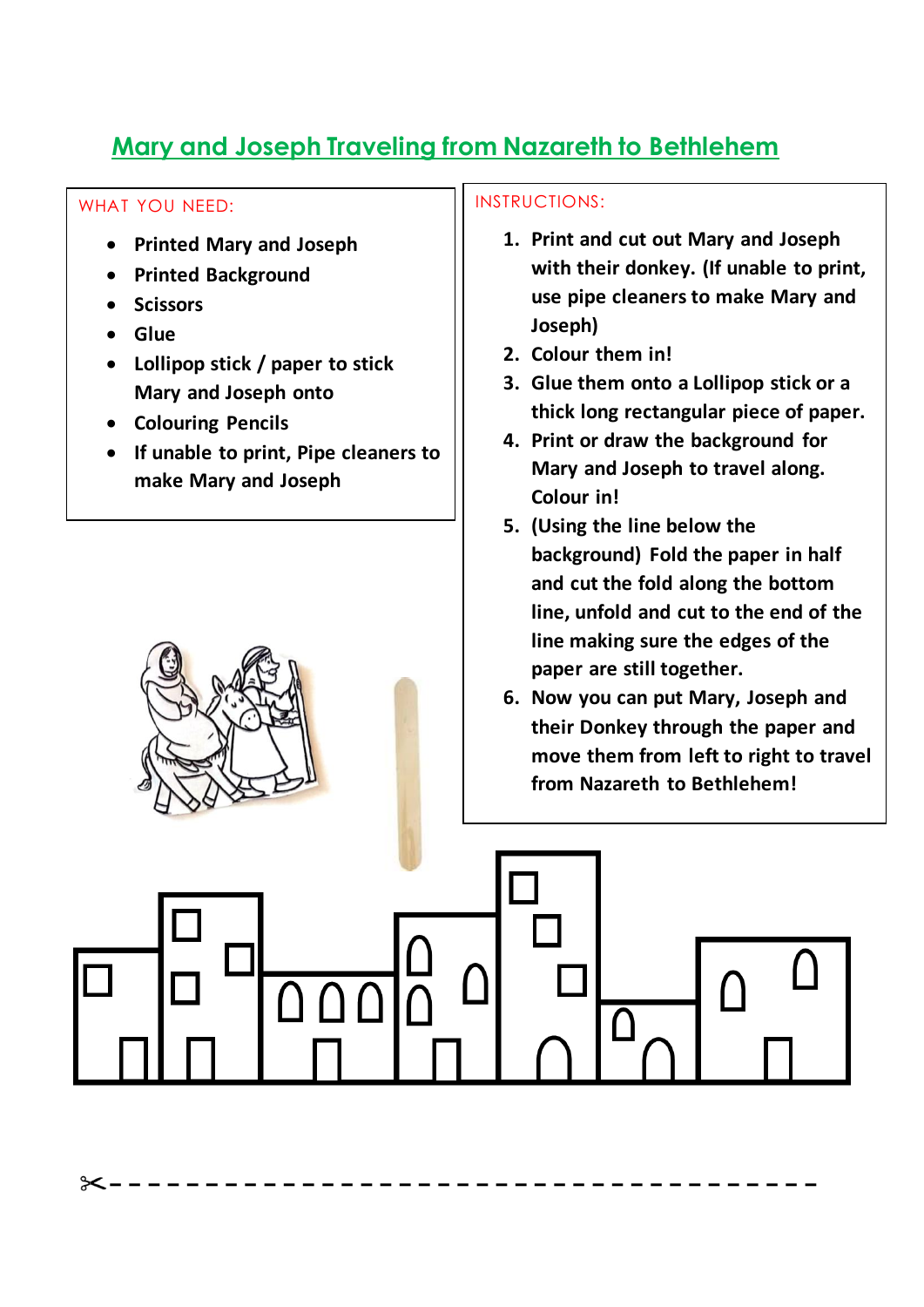

I I

ı I

 $\frac{1}{x}$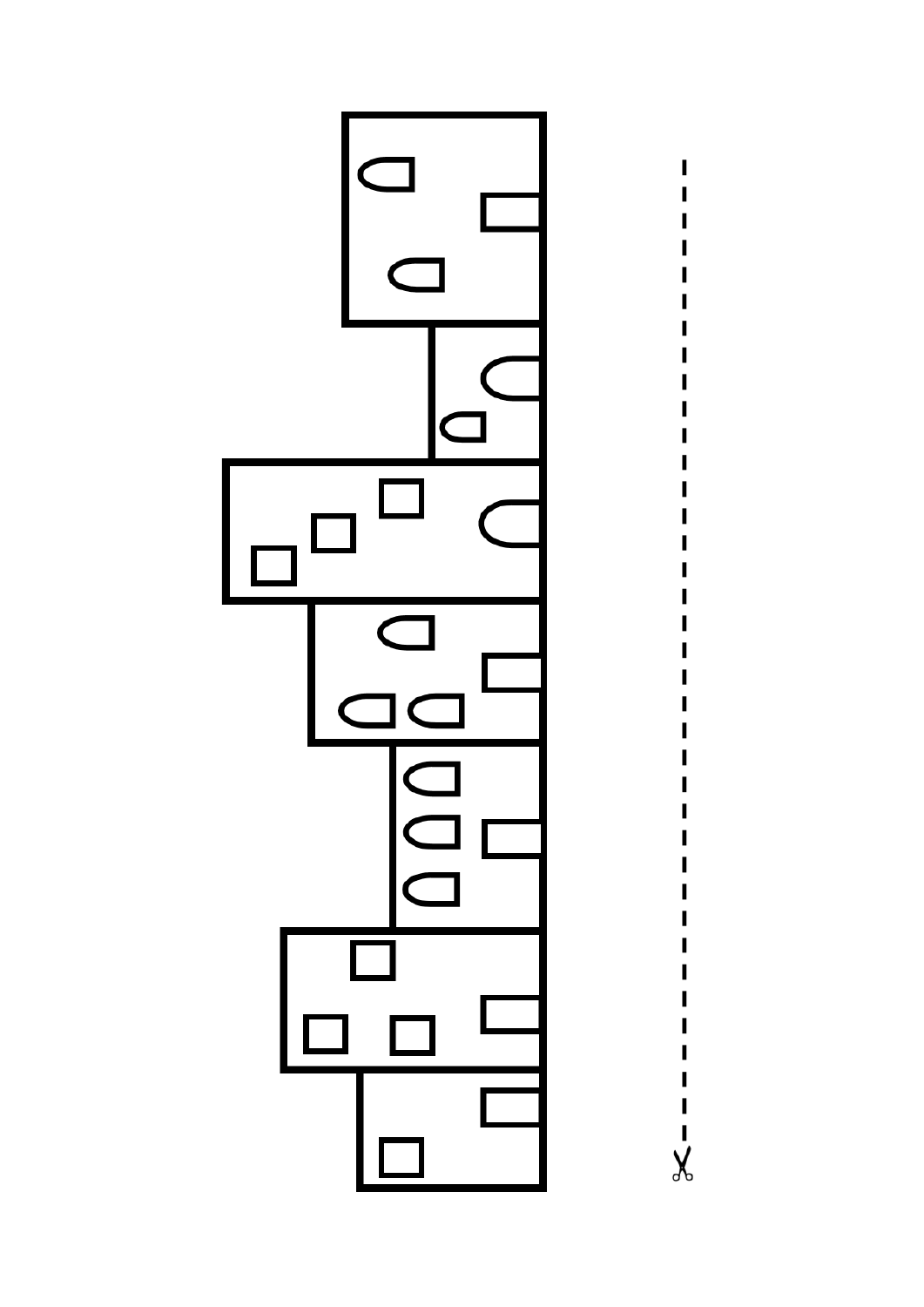## PRINT AND CUT MARY AND JOSEPH

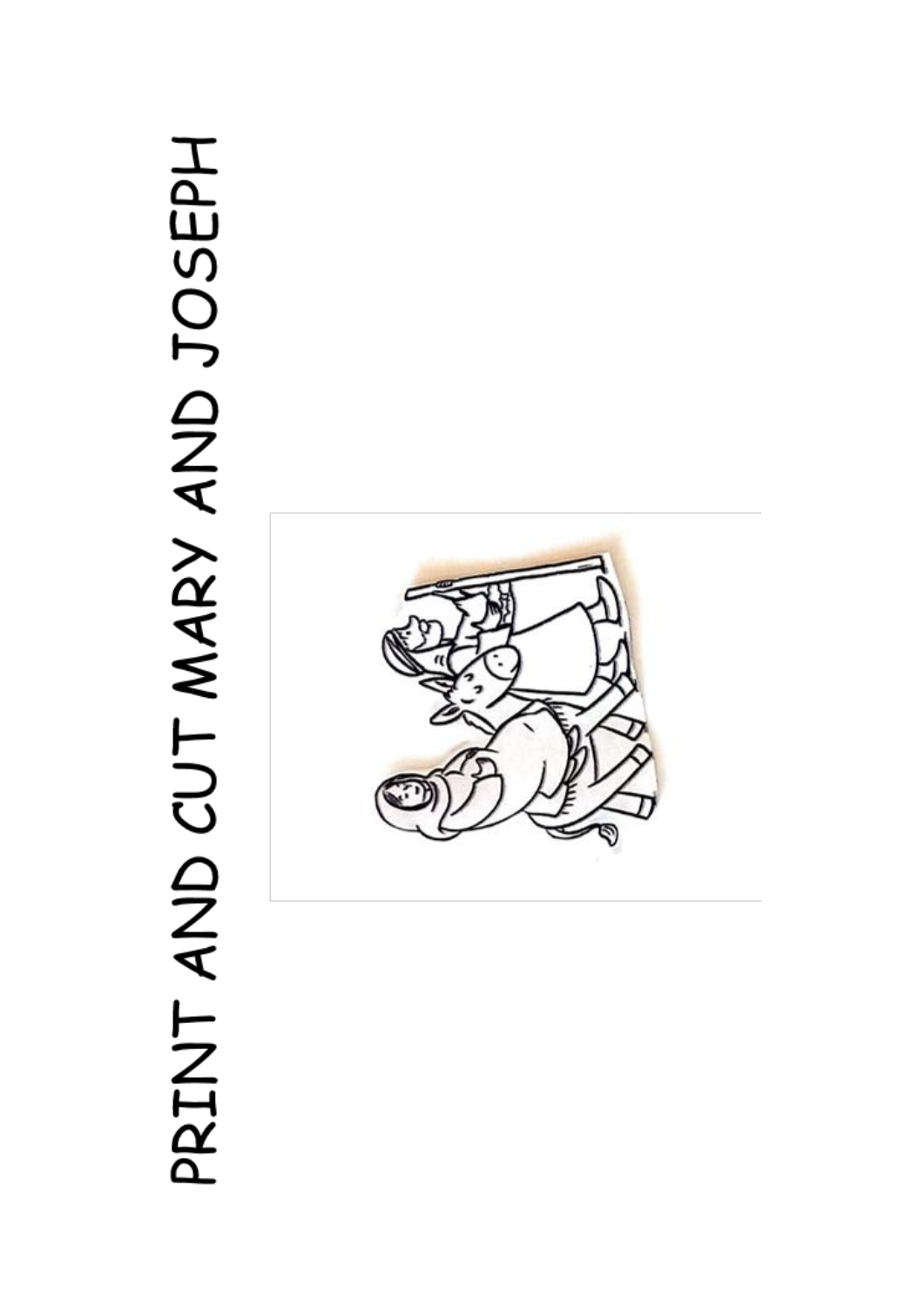

Joseph and Mary went on a long journey from the town of Nazareth to the town of Bethlehem. (Luke 2:1-5)